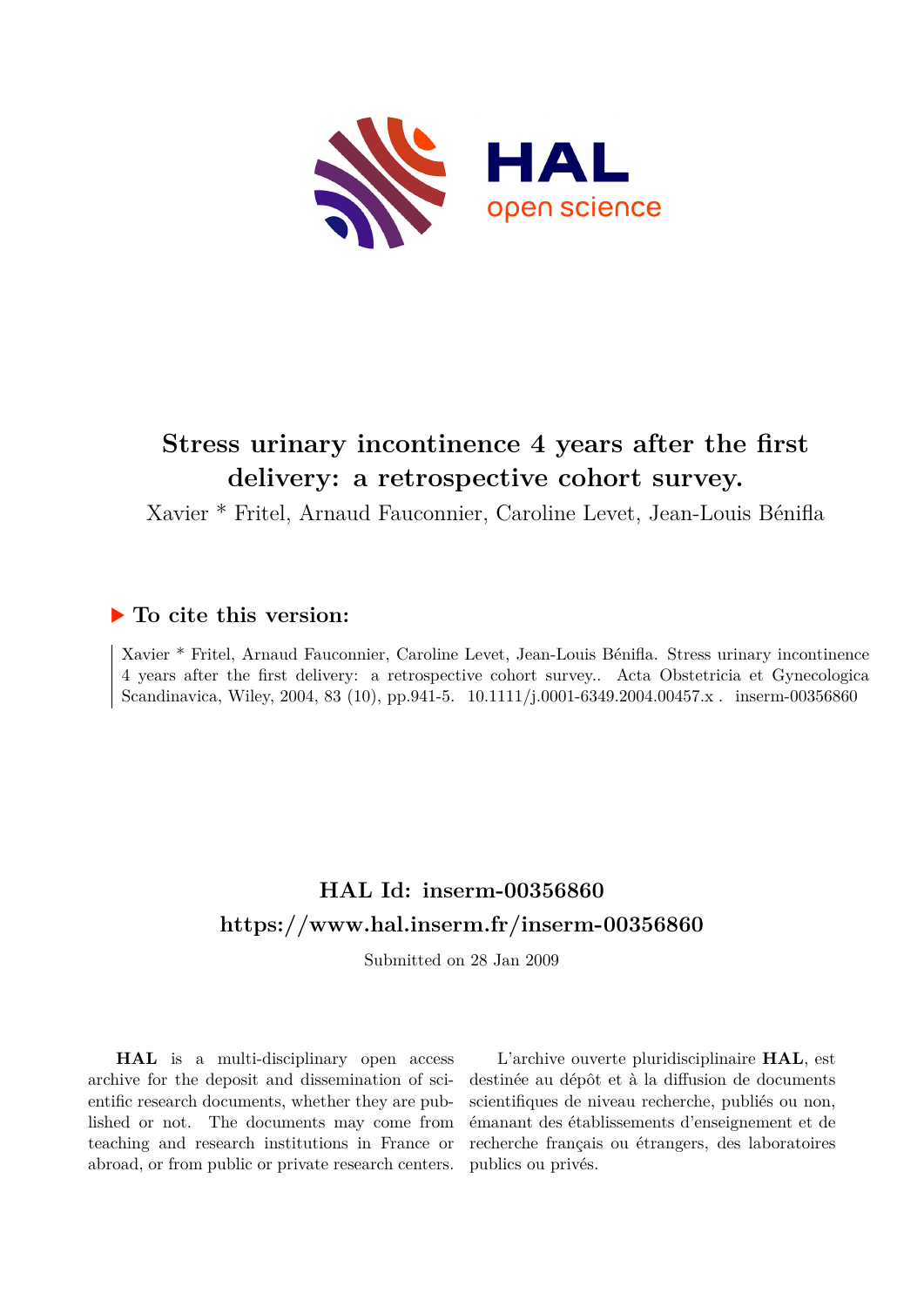## *Stress urinary incontinence 4 years after the first delivery: a retrospective cohort survey*

**Fritel Xavier** <sup>2</sup> \* **, Fauconnier Arnaud** <sup>1</sup> <sup>2</sup> **, Levet Caroline** <sup>2</sup> **, B**é**nifla Jean-Louis** <sup>2</sup>

<sup>1</sup> Recherches épidémiologiques en santé périnatale et santé des femmes INSERM : U149, INSERM : IFR69, Université Pierre et Marie Curie -*Paris VI, Centre de Recherche Inserm 16, Avenue Paul Vaillant-Couturier 94807 VILLEJUIF CEDEX,FR*

*Service de gyn cologie-obst trique 2* <sup>é</sup> <sup>é</sup> *AP-HP, H*ô*pital Rothschild, Universit*é *Pierre et Marie Curie - Paris VI, 33 boulevard de Picpus, 75012 Paris,FR*

\* Correspondence should be adressed to: Xavier Fritel <fritel.xavier@orange.fr>

#### **Abstract Background**

**Our aim was to estimate the prevalence of stress urinary incontinence four years after the first delivery and analyze its risk factors.**

#### **Methods**

**A retrospective cohort survey was conducted in a French university hospital. The 669 primiparous women who delivered in our department in 1996 a singleton in vertex position between 37 and 41 weeks of amenorrhea were included. A mailed questionnaire was sent four years after the indexed delivery. The main outcome measure was stress urinary incontinence four years after the first delivery.**

#### **Results**

**307 women replied, 274 had moved and 88 did not respond. Four years after the first delivery, prevalence of stress urinary incontinence was 29**% **(89/307). According to multiple logistic regression analysis, the independent risk factors were urine leakage before the first pregnancy (OR 18.7; 95**% **CI 3.6**–**96.4), urine leakage during the first pregnancy (OR 2.5; 95**% **CI 1.3**–**4.8), duration of first labor 8 hours (OR 3.1; 95**% **CI 1.7**–**5.7), mother**'**s age > 30 years at the first delivery (OR 2.4; 95**% **CI 1.4**–**4.2) and cesarean section at the first delivery (OR 0.3; 95**% **CI 0.1**–**0.9).**

#### **Conclusion**

**Our results suggest that stress urinary incontinence following pregnancy arises from a multifactorial condition. The main risk factors are: age, previous incontinence (before or during the first pregnancy), prolonged labor and vaginal delivery.**

**Author Keywords** Stress urinary incontinence ; pregnancy ; delivery ; cesarean section

**MESH Keywords** Adult ; Delivery ; Obstetric ; Female ; France ; epidemiology ; Humans ; Medical Records ; Parity ; Pregnancy ; Pregnancy Complications ; Puerperal Disorders ; etiology ; Questionnaires ; Retrospective Studies ; Risk Factors ; Urinary Incontinence ; Stress

### **Introduction**

Stress urinary incontinence (SUI) is common in women but its pathophysiology remains poorly elucidated (1, 2). As long as obstetrics has been taught, it has commonly been assumed that vaginal delivery favored pelvic floor disorders (3). Three months after the first delivery, urinary incontinence is two times more frequent in women who delivered vaginally than those who had a cesarean (4). However, long after the first delivery, the impact of the mode of delivery remains uncertain (1, 5).

The aim of this study was to determine the prevalence of SUI four years after the first delivery and analyze its risk factors. Knowing these factors before the first delivery may help to identify women at high risk who may benefit from preventive measures.

## **Materials and Methods**

We used the database of our maternity ward to identify women who gave birth, in 1996, after 37 to 41 weeks of amenorrhea to a living singleton in a vertex position. This birth was considered a first delivery if the women had not previously delivered a fetus of more than 22 weeks. The study population comprised 669 women meeting these inclusion criteria.

Data on the mother (date of birth, height, weight before conception), the pregnancy (term, presentation) and delivery (length of labor, type of delivery, duration of active second stage, birth weight) were collected at the time of the first delivery.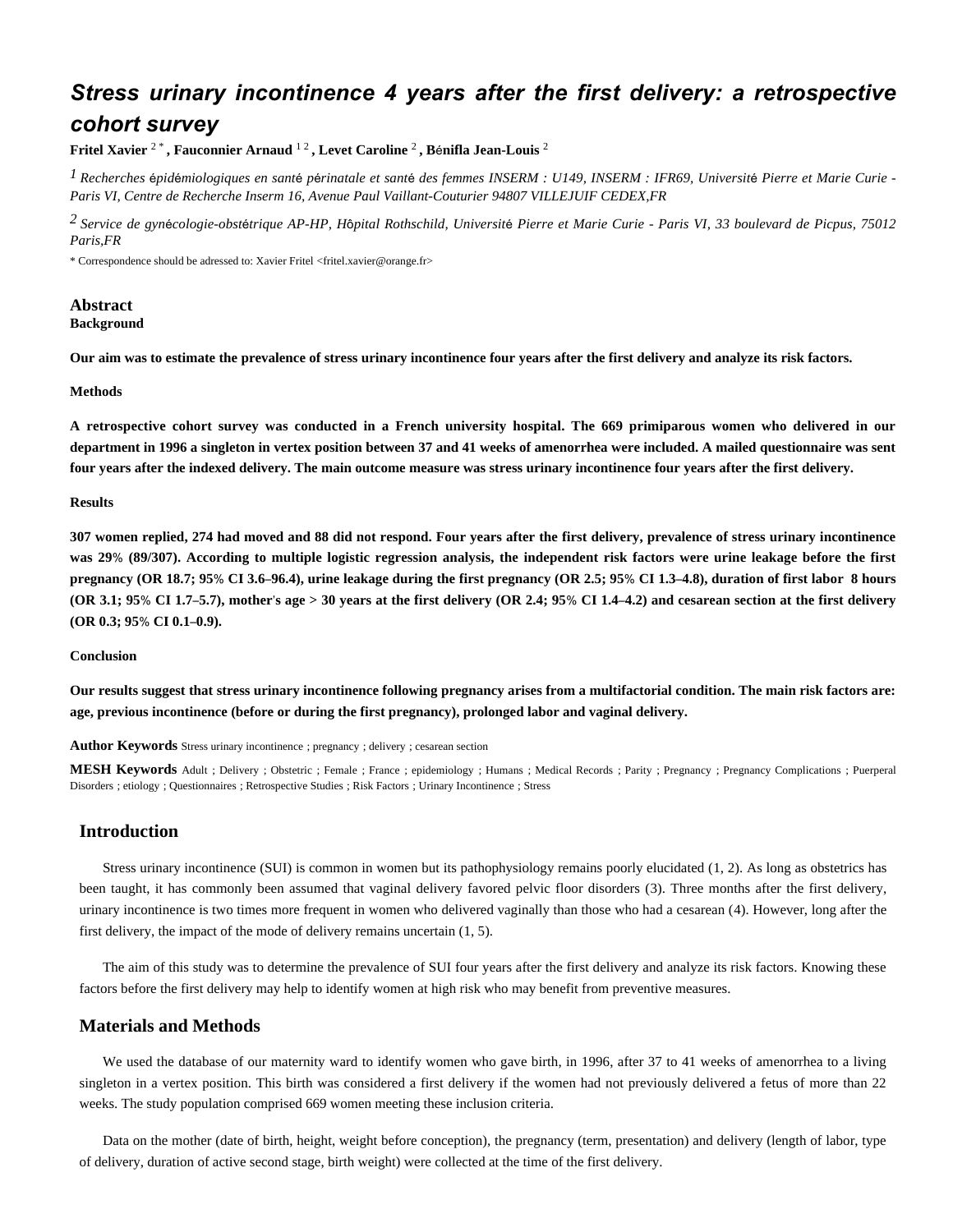Information on urinary continence was obtained from a questionnaire mailed in September 2000. If no response was received, a second and even third mailing was sent. The questions addressed urinary leakage before and during the first pregnancy, pregnancies since 1996 and urinary symptoms during the preceding four weeks. When a woman answered yes to the entry question (Do you have involuntary loss of urine?) she was asked, using a validated questionnaire (6), about the frequency, the amount and the circumstances of leakage, if she wore pads for incontinence and if leakage was a problem for her. The questionnaire used for the study is available from the authors upon request. Informed consent was obtained from each responding woman.

Our outcome of interest was SUI four years after the first delivery (hereafter termed current SUI). A woman was considered to have current SUI if she replied affirmatively to the following question: Do you have loss of urine during physical exertion, cough or sneeze? Incontinence was categorized in three levels (slight, moderate or severe) using the severity index developed by Sandvik et al (7), which had been shown to correlate well with the 48-hour pad test.

The following variables were tested as potential risk factors: mother's age at the first delivery, body mass index (BMI), birth weight, duration of labor (from the onset of contractions to delivery), duration of active second stage (from the onset of expulsive efforts to delivery), mode of first delivery, third-degree perineal tear at the first delivery, a second delivery since 1996, urinary leakage before the first pregnancy and urinary leakage during the first pregnancy. Because an episiotomy was systematically performed, this factor was not considered.

Responders were compared to women not reached and non-responders for the different confounding variables collected at the time of their first delivery.

Responders with current SUI were compared to those without for the different variables. Univariate analysis was performed using Student's t-test for quantitative variables and the  $\chi^2$  test for qualitative data. Multivariate analysis was performed using stepwise logistic regression. Variables were introduced into the model when  $P < 0.25$  according to univariate analysis  $(8)$ . As the impact of cesarean section was the main question we planned to introduce it into the logistic regression model independently of univariate analysis results. Urinary leakage before the first pregnancy and urinary leakage during the first pregnancy were considered independent variables. Quantitative variables were dichotomized into qualitative variables. The final model included only variables associated with current SUI at the threshold of  $P < 0.05$ . The coefficients in the final model were estimated using the maximum likelihood method; the adjusted odds ratios and their confidence intervals (CI) were calculated from the model's coefficients and their standard deviations. All analyses were performed with Stat View 5.0 software (SAS Institute Inc., Cary, NC, USA).

#### **Results**

From the 669 women included in the study, we received 307 (45.9%) responses to our questionnaire, 273 (40.8%) letters were returned stamped no longer at this address, one (0.1%) woman had died and 88 (13.2%) women did not respond despite two "reminder" letters. If we exclude the 274 women who did not receive the questionnaire, the response rate was 77.7% (307/395). We searched for difference concerning potential risk factors among the 307 responders, the 274 women not reached and the 88 non-responders (Table I). Responders were older and less likely to have had a cesarean section at first delivery.

The prevalence of any urinary incontinence was 5% (16/304) before the first pregnancy, 22% (68/303) during the first pregnancy and 32% (99/307) four years later. For the 99 women with urinary incontinence four years after the first delivery, circumstances, frequency, amount, bother and pads associated with leakage are reported in Table II. The degree of urinary incontinence was categorized as slight for 62 women, moderate for 21, severe for 8, and unknown for 8.

Among the 89 (29%) women with current SUI, incontinence had started before the first pregnancy for 14 (16%), during the first pregnancy for 23 (26%), immediately after the first delivery for 20 (23%) and later for 32 (36%). SUI occurred rarely for 31 (35%), sometimes for 34 (39 %), often for 19 (22%) and all of the time for 5 (6%). Twenty (22%) women wore protective pads because of SUI.

Univariate comparisons between the risk factors present in women with current SUI and those with no SUI are given in Table III. No significant association was found between current SUI and BMI, birth weight, active second stage ≥ 20 min, third-degree tear, second delivery and mode of first delivery. The prevalence of current SUI was 19% (6/31) after cesarean, 30% (49/166) after spontaneous childbirth and 31% (34/110) after forceps delivery (P = 0.45;  $\chi^2$  test).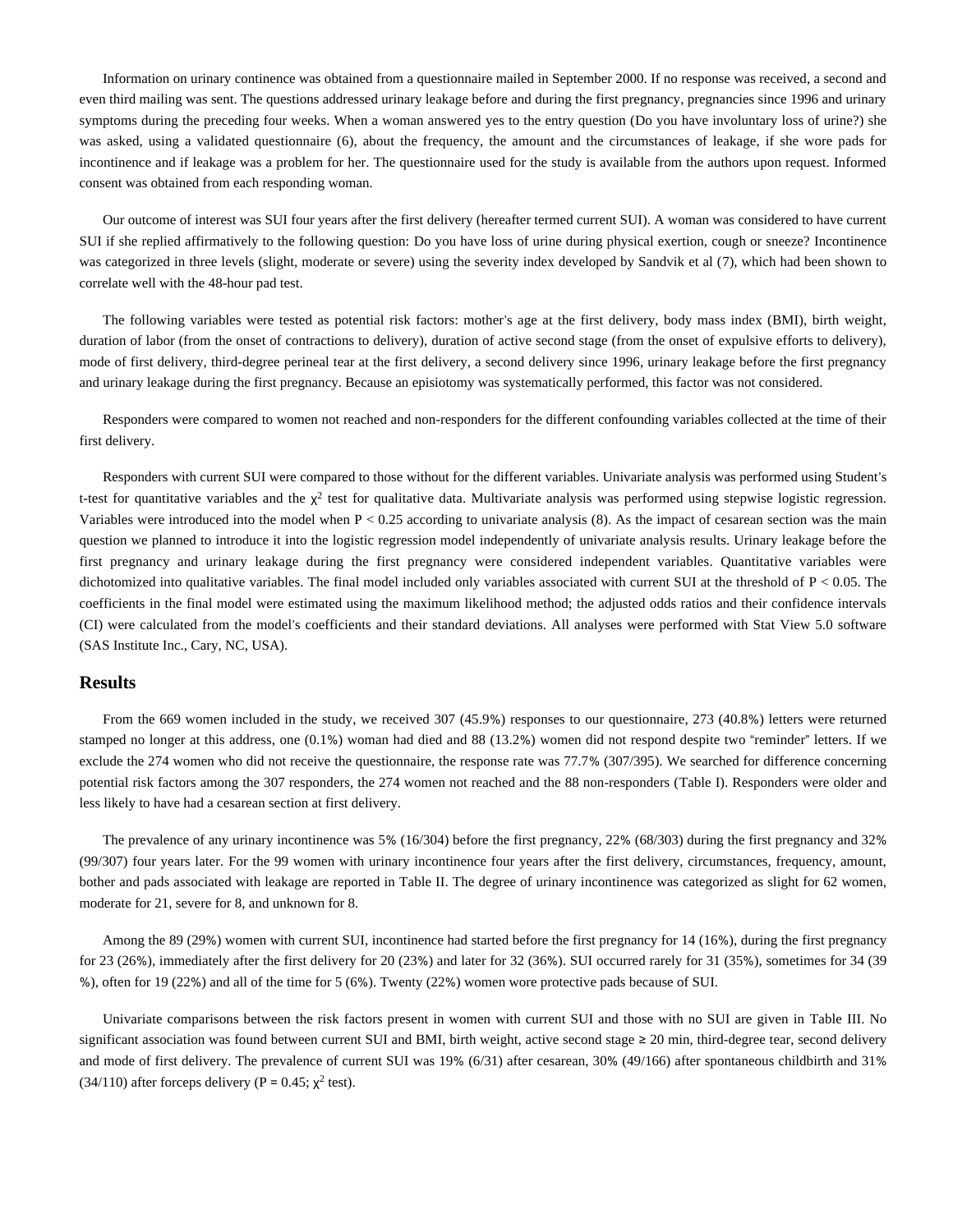The following variables were included in the logistic regression model (Table IV): age at delivery, duration of labor, cesarean section, urinary leakage before the first pregnancy, and urinary leakage during the first pregnancy. The risk of current SUI increased with urinary leakage before the first pregnancy, urinary leakage during the first pregnancy, duration of labor ≥ 8 hours, and mother's age > 30 years. The risk of current SUI was lower with cesarean section at the first delivery.

### **Discussion**

Only 46% of the women included responded to the mailed questionnaire. This low response rate can mostly be explained by the change of address of 41% of the women. It is likely that growth of the nuclear family necessitated a larger home, as previously reported. Indeed, the West Berkshire perineal management trial found that 49% of their subjects had moved during the three years following the delivery (9). Wilson et al., who sent a questionnaire 6 years after delivery had a 53% response rate (10). We assume that moving is not associated with SUI. In our population, the non-responders were slightly younger and had more frequently delivered by cesarean. It is possible that these women did not reply because they experienced fewer urinary disorders. This hypothesis is in agreement with our data. Thus, the real risk associated with age and mode of delivery might be higher than that we observed.

Urinary leakage preceding the first pregnancy was the strongest risk factor among our subjects. Recently, Wilson et al. (10) reported a strong association between urinary incontinence before pregnancy and the risk of SUI 6 years after delivery (OR 11.7; 95% CI 8.6–15.9). Pertinently, Alnaif and Drutz (11) observed a urinary incontinence prevalence of 15% in nulliparous Canadian students 15–19 old. This urinary incontinence preceding pregnancy could be a sign of the poor quality of the connective tissue supporting the urethra and the bladder neck.

Like Viktrup (1) and Wilson et al. (10) (OR 3.0; 95% CI 1.7–5.4 and OR 4.1; 95% IC 3.0–5.5, respectively), we found urinary leakage during pregnancy to be a significant risk factor for SUI four years after the first delivery. Foldspang et al. (12) conducted a general population study (4,345 women, 20–59 years old) and also identified an association between urinary leakage during pregnancy and SUI at the time of the inquiry (OR 3.4; 95% CI 2.6–4.6). In addition, King and Freeman (13) showed that bladder-neck mobility measured during the first pregnancy was a risk factor for postpartum SUI. It is possible that pregnancy induces an alteration of the urethra and bladder neck support, as Landon et al. (2) found fascia tensile strength during pregnancy to be reduced. It is known that collagen metabolism is modified in individuals with SUI ( 14). Joint laxity increases during pregnancy, but it is not known if it subsequently returns to prepregnancy levels (15). Kristansson et al. (16) found a higher level of serum relaxin (a hormone that affects collagen metabolism) to be associated with SUI during pregnancy.

Urinary leakage before or during the first pregnancy seems to be an early risk factor. However this result has to be interpreted cautiously because, like the other studies, we collected this information retrospectively (1, 10, 12, 17). The relationship that we observed between urinary leakage before or during the first pregnancy and current SUI might be partially explained by a recall bias (18).

Use of forceps and the duration of the active second stage were not associated with current SUI in our study. However, use of forceps is a controversial risk factor, with some authors finding a link with postpartum urinary incontinence (19, 20), and others not (4, 12, 21). Because of the disparity of obstetrical practices, it is possible that forceps and prolonged expulsive efforts are poor markers of the difficulty of the delivery.

Mother's age at first delivery was a significant risk factor, according to our analysis. Because the questionnaire was mailed at the same date for each women (age at questionnaire = age at first delivery  $+4$  years), it is not possible to conclude whether it is the age at the first delivery or at the time of the questionnaire that is important. Foldspang et al. (12) found the risk of urinary incontinence to be increased for a second delivery after 40 years. Persson et al. (22) observed an increased risk of later urinary incontinence surgery with increasing maternal age at the first delivery. It would be interesting to determine whether the effect of pregnancy on pelvic connective tissue and urethra support is the same at all ages.

In our cohort, a second delivery was not associated with an increased risk of current SUI. A preponderant effect of the first pregnancy on pelvic floor disorders is likely (22, 23). Højberg et al. (24) reported urinary incontinence prevalences of 4% for nulliparous, 14% for primiparous and 16% for multiparous women.

Postpartum urinary incontinence is less common after a cesarean (4, 17, 19, 25–27). But the long-term protective effect of a cesarean is less certain. For the 278 women questioned by Viktrup (1) five years after their first delivery, the relationship between cesarean and SUI was not significant. MacLennan et al. included 1,546 women over 15 years old (5). Compared to nulliparity, pelvic floor dysfunction was significantly associated with cesarean section (OR 2.5), spontaneous vaginal delivery (OR 3.4) and instrumental delivery (OR 4.3), but the difference between cesarean and spontaneous delivery was not significant. Wilson et al. (10) questioned 4,242 women six years after delivery, and found no difference for urinary incontinence rates between cesarean and vaginal deliveries for primiparas (33 versus 38%, respectively), but a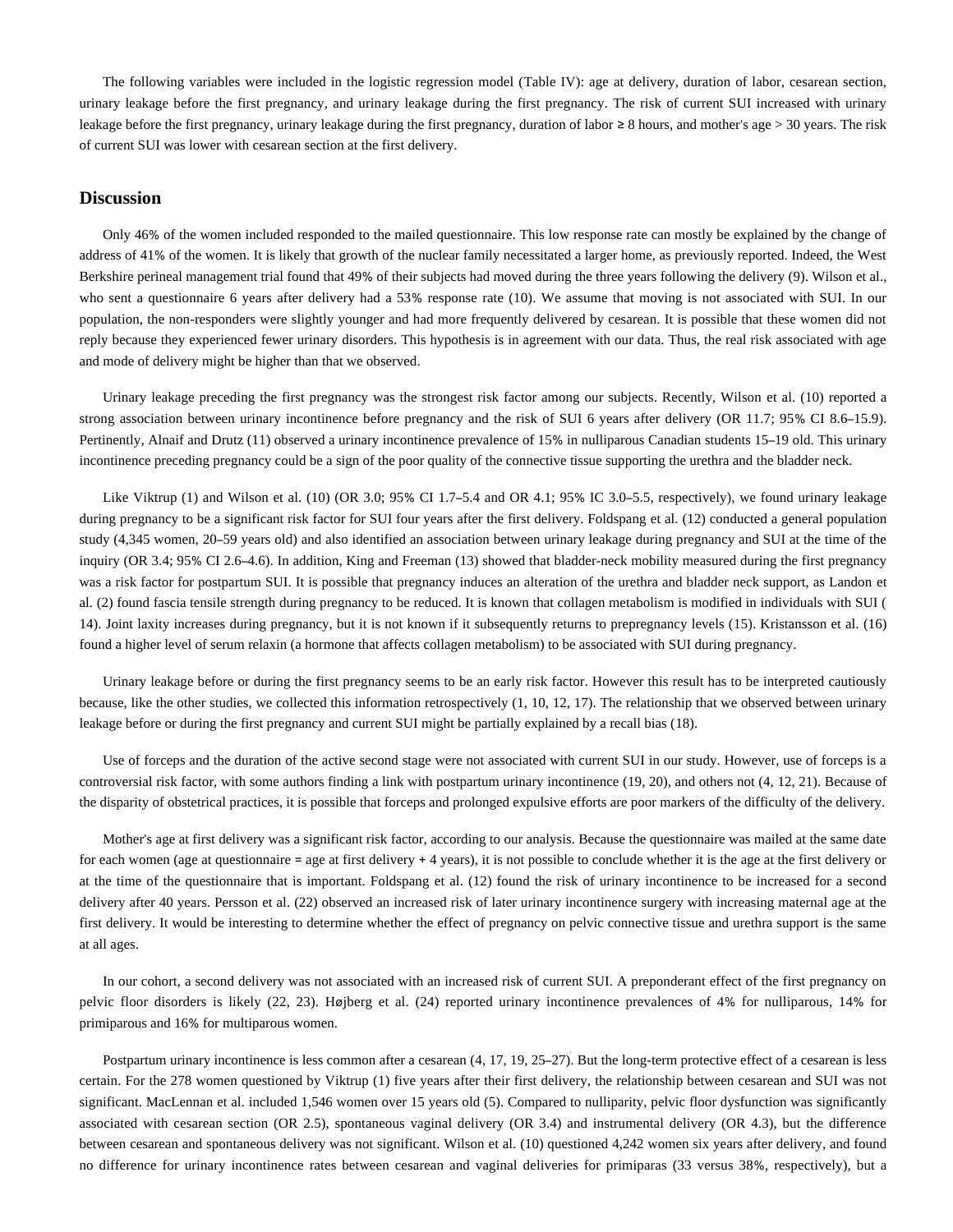significant difference did exist for second (33 versus 46%) and third deliveries (26 versus 49%). Rortveit et al. (28) compared 669 women who delivered by cesarean section to 11,299 who delivered vaginally (1 to 4 times). SUI was significantly associated with vaginal deliveries (OR 2.4). Evaluation using ultrasound showed that, after the first delivery, bladder-neck mobility was increased after vaginal delivery and unchanged after cesarean (13, 25, 29). According to our multivariate analysis, a cesarean was significantly associated with a lower risk of SUI long after the first delivery. But it is not known whether increasing the number of cesareans could lower the long-term prevalence of SUI. It is possible that women requiring cesareans have more inflexible connective tissue, because the less elastic tissue, the more difficult cervix dilatation is, thereby necessitating surgical intervention. Pertinently, Rortveit et al. questioned 27,900 women of all ages and found that parity was no longer associated with SUI after 65 years (23).

Women complaining of urine leakage before or during their first pregnancy are at higher risk of developing SUI later. For these women, it seems legitimate to propose antenatal pelvic floor exercises, which have been shown to prevent postpartum incontinence (30). However, it is premature to propose prophylactic cesareans to prevent SUI before a randomized trial determines their potential protective effect. Our findings suggest that SUI results from a multifactorial condition in which pregnancy and labor seem to have their own impacts. Our findings need to be confirmed by a prospective study in which women will be examined and questioned early during their pregnancy, or even better before conceiving.

#### **Ackowledgements:**

The authors thank Mrs. Janet Jacobson for editorial assistance.

#### **Abbreviations**

BMI: body mass index CI: confidence interval n: number

OR: odds ratio

P: probability

SUI: stress urinary incontinence

#### **References:**

- 1. Viktrup L The risk of lower urinary tract symptoms five years after the first delivery. Neurourol Urodyn. 2002; 21: 2- 9
- 2. Landon CR , Crofts CE , Smith ARB , Trowbridge EA Mechanical properties of fascia during pregnancy: a possible factor in the development of stress incontinence of urine.
- Contemp Rev Obstet Gynaecol. 1990; 2: 40- 6
- 3. DuCoudray AM Abrégé de l'art des accouchements. Châlons-sur-Marne; Bouchard 1773;
- 4. Wilson PD , Herbison RM , Herbison GP Obstetric practice and the prevalence of urinary incontinence three months after delivery. Br J Obstet Gynaecol. 1996; 103: 154- 61
- 5. MacLennan AH , Taylor AW , Wilson DH , Wilson D The prevalence of pelvic floor disorders and their relationship to gender, age, parity and mode of delivery. Br J Obstet Gynaecol. 2000; 107: 1460- 70
- 6. Jackson S , Donovan J , Brookes S , Eckford S , Swithinbank L , Abrams P The Bristol Female Lower Urinary Tract Symptoms questionnaire: development and psychometric testing. Br J Urol. 1996; 77: 805- 12
- 7. Sandvik H , Seim A , Vanvik A , Hunskaar S A severity index for epidemiological surveys of female urinary incontinence: comparison with 48-hour pad-weighing tests. Neurourol Urodyn. 2000; 19: 137- 45
- 8. Mickey RM , Greenland S The impact of confounder selection criteria on effect estimation. Am J Epidemiol. 1989; 129: 125- 37
- 9. Sleep J , Grant A West Berkshire perineal management trial: three year follow up. BMJ. 1987; 295: 749- 51
- 10. Wilson PD , Herbison P , Glazener C , McGee M , MacArthur C Obstetric practice and urinary incontinence 5–7 years after delivery. Neurourol Urodyn. 2002; 21: 289- 91
- 11. Alnaif B , Drutz HP The prevalence of urinary and fecal incontinence in Canadian secondary school teenage girls: questionnaire study and review of the literature. Int Urogynecol J. 2001; 12: 134- 8
- 12. Foldspang A , Mommsen S , Djurhuus JC Prevalent urinary incontinence as a correlate of pregnancy, vaginal childbirth, and obstetric techniques. Am J Public Health. 1999; 89: 209- 12
- 13. King JK , Freeman RM Is antenatal bladder neck mobility a risk factor for postpartum stress incontinence?. Br J Obstet Gynaecol. 1998; 105: 1300- 7
- 14. Falconer C , Ekman G , Malmström A , Ulmsten U Decreased collagen synthesis in stress-incontinent women. Obstet Gynecol. 1994; 84: 583- 6
- 15. Schauberger CW , Rooney BL , Goldsmith L , Shenton D , Silva PD , Schaper A Obstetrics: Peripheral joint laxity increases in pregnancy but does not correlate with serum relaxin levels. Am J Obstet Gynecol. 1996; 174: 667- 71
- 16. Kristansson P , Samuelsson E , von Schoultz B , Svärdsudd K Reproductive hormones and stress urinary incontinence in pregnancy. Acta Obstet Gynecol Scand. 2001; 80: 1125 - 30
- 17. Hvidman L , Foldspang A , Mommsen S , Nielsen JB Postpartum urinary incontinence. Acta Obstet Gynecol Scand. 2003; 82: 556- 63
- 18. Viktrup L , Lose G Do fertile women remember the onset of stress incontinence?. Acta Obstet Gynecol Scand. 2001; 80: 952- 5
- 19. Farrell SA , Allen VM , Baskett TF Parturition and urinary incontinence in primiparas. Obstet Gynecol. 2001; 97: 350- 6
- 20. Arya LA , Jackson ND , Myers DL , Verma A Risk of new-onset urinary incontinence after forceps and vacuum delivery in primiparous women. Am J Obstet Gynecol. 2001; 185: 1318- 24
- 21. Meyer S , Hohlfeld P , Achtari C , Russolo A , De Grandi P Birth trauma: short and long term effects of forceps delivery compared with spontaneous delivery on various pelvic floor parameters. Br J Obstet Gynaecol. 2000; 107: 1360- 5
- 22. Persson J , Wølner-Hanssen P , Rydhstroem H Obstetric risk factors for stress urinary incontinence: a population-based study. Obstet Gynecol. 2000; 96: 440- 5
- 23. Rortveit G , Hannestad YS , Daltveit AK , Hunskaar S Age- and type-dependent effects of parity on urinary incontinence: the Norwegian EPINCONT study. Obstet Gynecol. 2001; 98: 1004- 10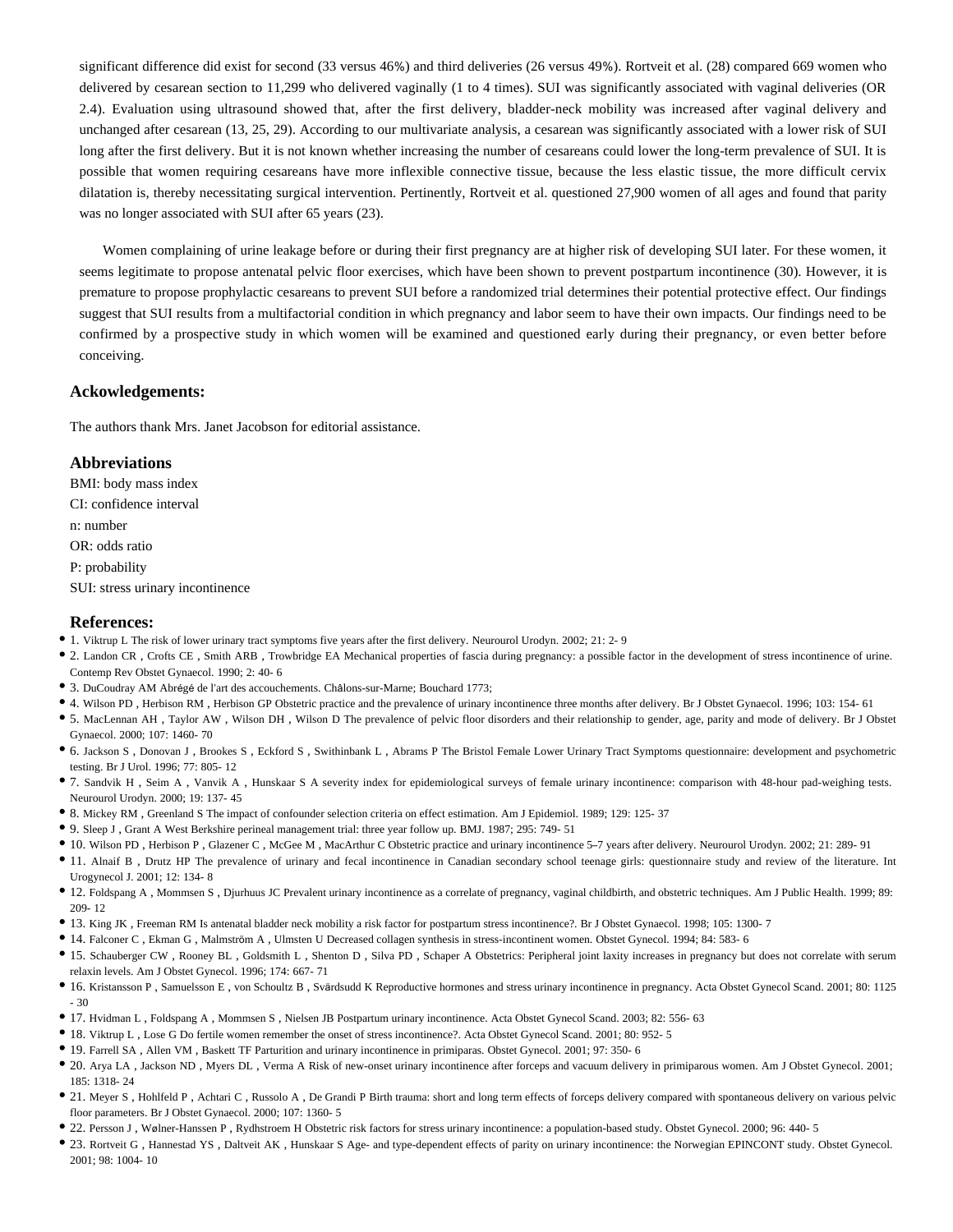- 24. Højberg KE , Salvig JD , Winsløw NA , Lose G , Secher NJ Urinary incontinence: prevalence and risk factors at 16 weeks of gestation. Br J Obstet Gynaecol. 1999; 106: 842- 50
- 25. Viktrup L , Lose G , Rolff M , Barfoed K The symptom of stress incontinence caused by pregnancy or delivery in primiparas. Obstet Gynecol. 1992; 79: 945- 9
- 26. Meyer S , Schreyer A , De Grandi P , Hohlfeld P The effects of birth on urinary continence mechanisms and other pelvic-floor characteristics. Obstet Gynecol. 1998; 92: 613- 8
- 27. Chaliha C , Kalia V , Stanton SL , Monga A , Sultan AH Antenatal prediction of postpartum urinary and fecal incontinence. Obstet Gynecol. 1999; 94: 689- 94
- 28. Rortveit G , Daltveit AK , Hannestad YS , Hunskaar S Urinary incontinence after vaginal delivery or cesarean section. N Engl J Med. 2003; 348: 900- 7
- 29. Peschers U , Schaer G , Anthuber C , Delancey JOL , Schuessler B Changes in vesical neck mobility following vaginal delivery. Obstet Gynecol. 1996; 88: 1001- 6
- 30. Reilly ET , Freeman RM , Waterfield MR , Waterfield AE , Steggles P , Pedlar F Prevention of postpartum stress incontinence in primigravidae with increased bladder neck mobility: a randomised controlled trial of antenatal pelvic floor exercises. Br J Obstet Gynaecol. 2002; 109: 68- 76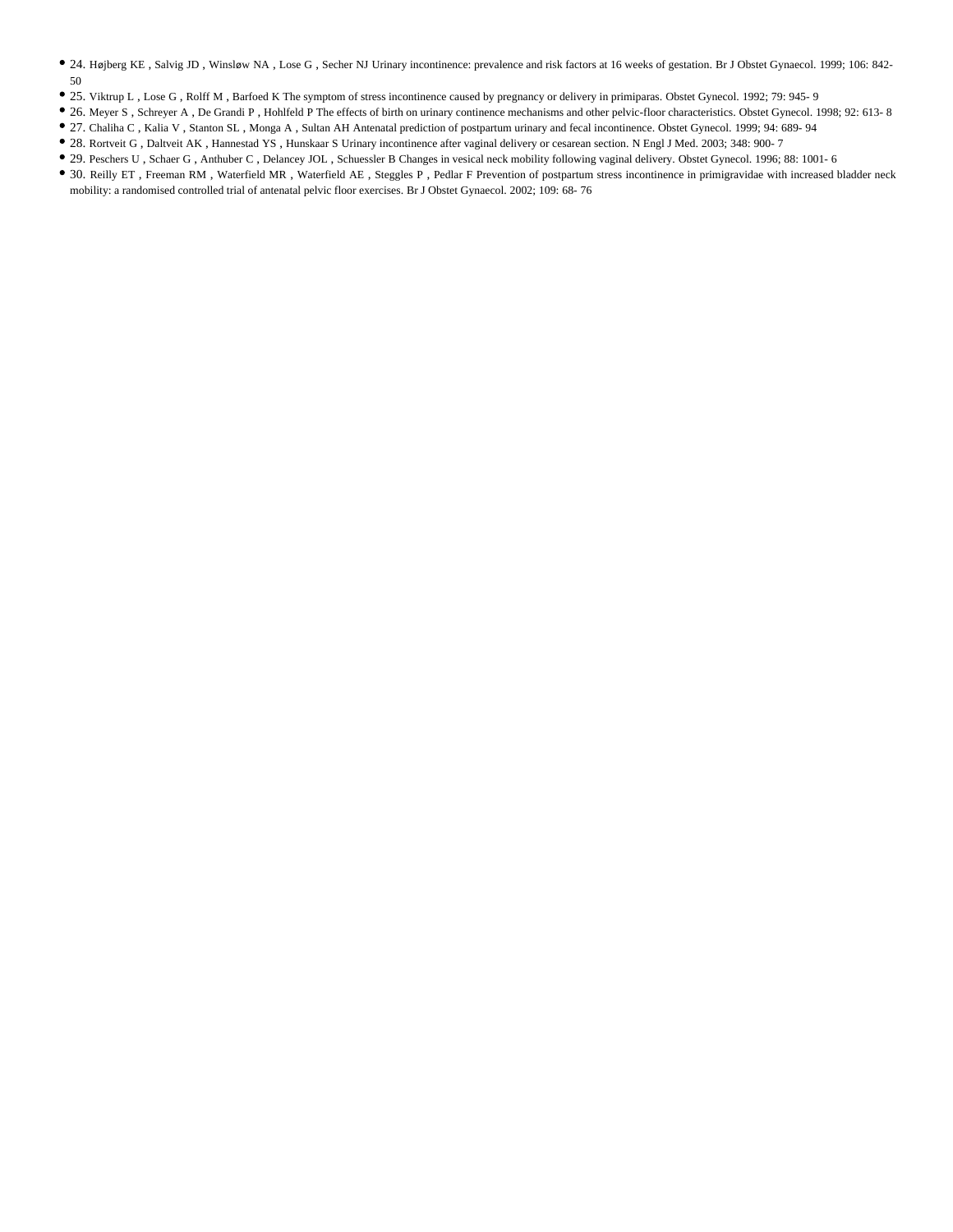## **Table I**

Analysis of the differences among responders, women not reached and non-responders concerning potential risk factors for SUI. Values are means [standard deviation] for quantitative data asse analysis of variance and percentages (n) for qualitative data assessed with  $\chi^2$  test.

| <b>Risk factor</b>      | Responders ( $n = 307$ ) | Not reached $(n = 274)$ | Non-responders $(n = 88)$ |  |
|-------------------------|--------------------------|-------------------------|---------------------------|--|
| Age at delivery, yr     | $29.3$ [4.4]             | 28.2 [4.4]              | 28.9 [4.7]                |  |
| BMI, $\text{kg/m}^2$    | 21.3 [2.9]               | 21.1 [2.9]              | $21.3$ [3.2]              |  |
| Birth weight, g         | 3240 [384]               | 3253 [400]              | 3241 [430]                |  |
| Labor, h                | $6.2$ [2.3]              | $6.5$ [2.5]             | $6.6$ [2.3]               |  |
| Active $2nd$ stage, min | $11.1$ [7.5]             | $10.6$ [7.9]            | 10.9 [7.9]                |  |
| Cesarean section        | 10.1(31)                 | 17.5(48)                | 17.0(15)                  |  |
| Forceps                 | 36.2(111)                | 31.3(86)                | 44.3 (39)                 |  |
| Third-degree tear       | 1.3(4)                   | 1.1(3)                  | 1.1(1)                    |  |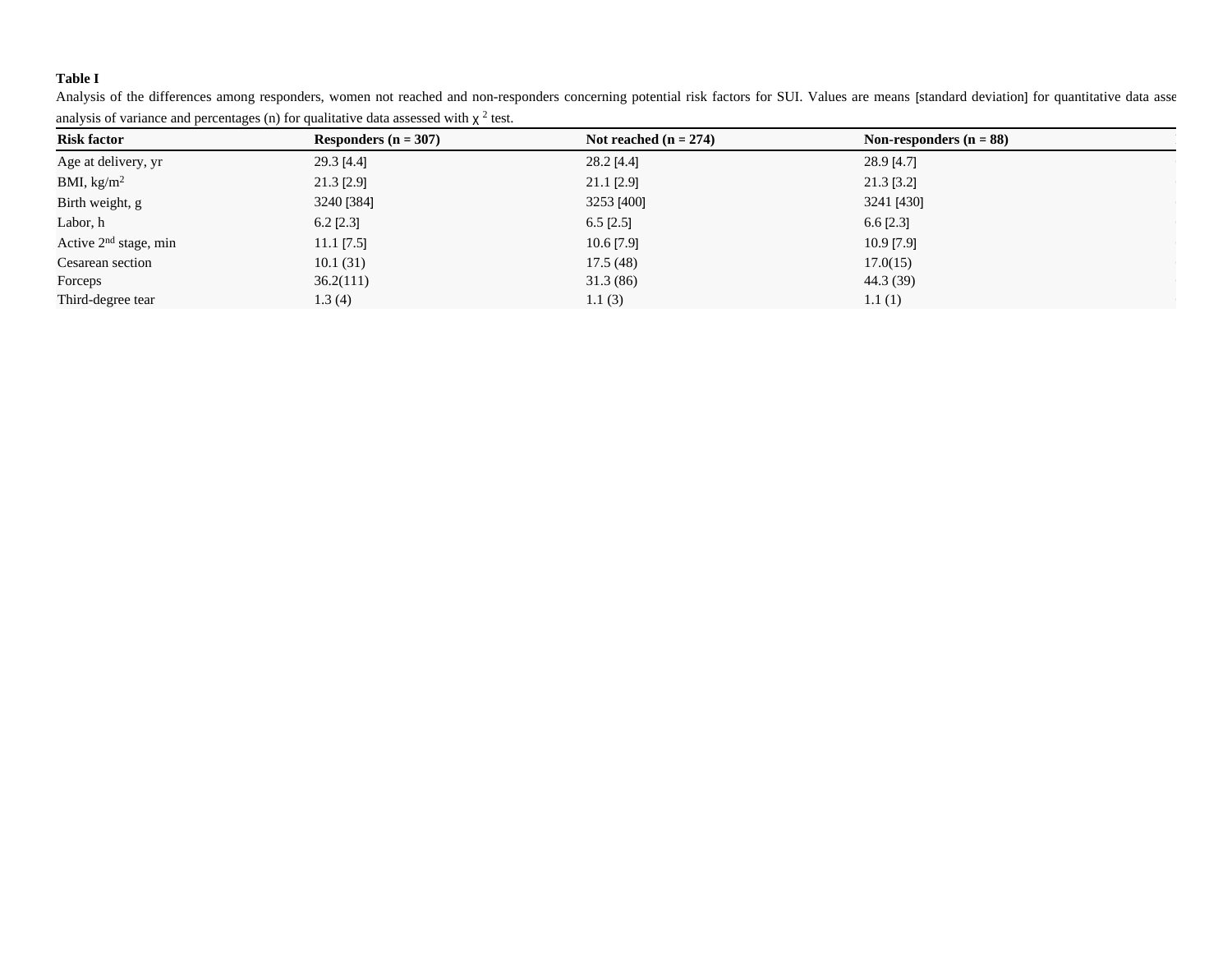## **Table II**

Characteristics of urinary incontinence four years after the first delivery based on 99 incontinent women responding to the questionnaire.

| <b>Urinary incontinence</b>    | % (n)     |
|--------------------------------|-----------|
| Circumstances of leakage       |           |
| stress                         | 89.9 (89) |
| urge                           | 64.6 (64) |
| other circumstances            | 22.2(22)  |
| Frequency of leakage           |           |
| less than once a month         | 41.4(41)  |
| 1 to 3 times per month         | 29.3 (29) |
| $1$ to $3$ times per week $\,$ | 11.1(11)  |
| every day                      | 10.1(10)  |
| unknown                        | 8.1(8)    |
| Amount of leakage              |           |
| drops                          | 69.7(69)  |
| small amount                   | 23.2(23)  |
| more                           | 3.0(3)    |
| unknown                        | 4.0(4)    |
| Bothered by incontinence       |           |
| not at all                     | 17.2(17)  |
| a little                       | 54.5 (54) |
| moderately                     | 15.2(15)  |
| a lot                          | 10.1(10)  |
| unknown                        | 3.0(3)    |
| Use of pads for incontinence   |           |
| none                           | 74.7 (74) |
| 1 to 6 per week                | 16.2(16)  |
| 1 or more per day              | 4.0(4)    |
| unknown                        | 5.1(5)    |
|                                |           |